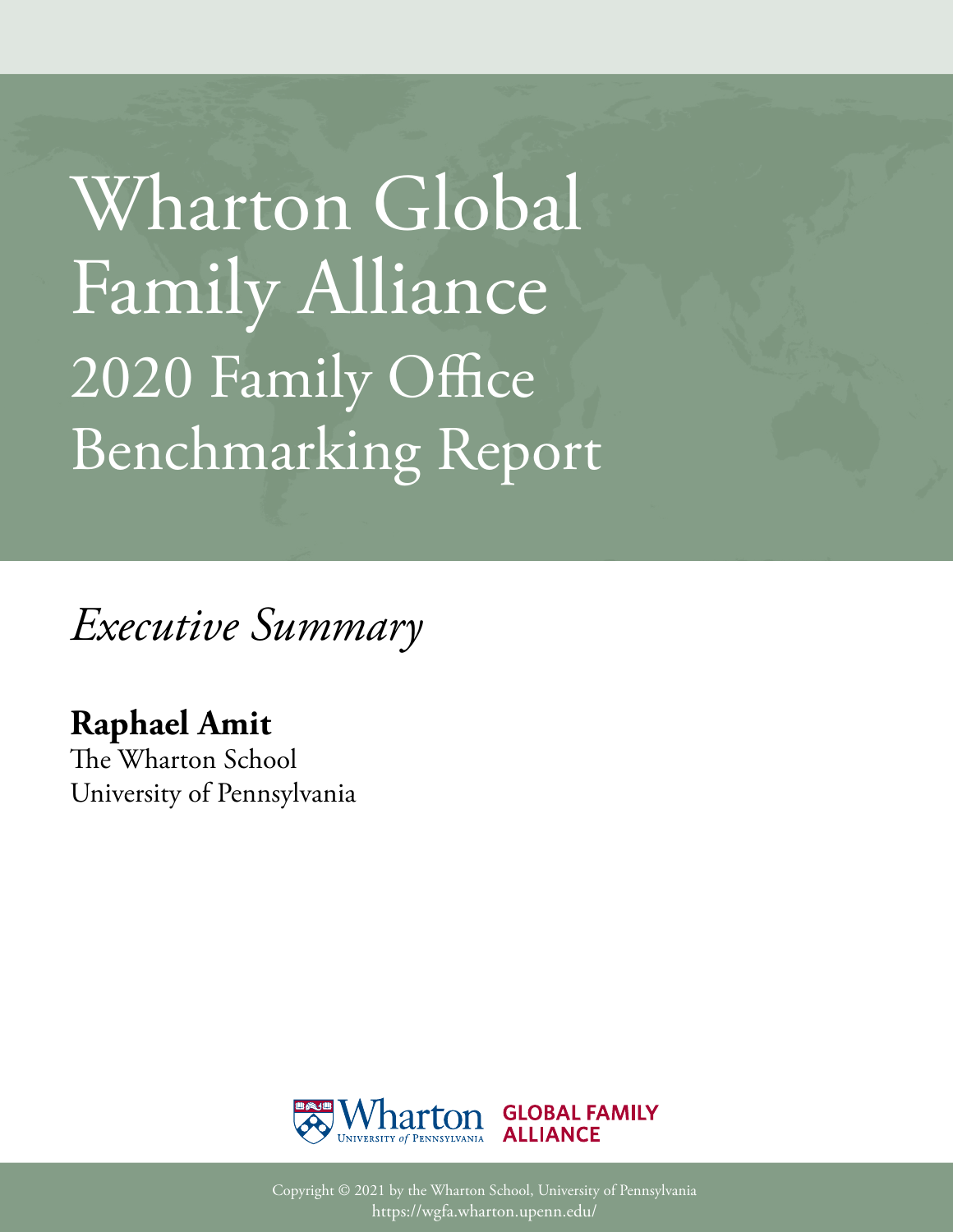#### **Acknowledgments**

We thank the team at the Wharton Global Family Alliance, particularly Amy Weiss and Chaim Fishman for their outstanding support. We are indebted to Laird Pendleton, our partner at the CCC Alliance, for his insights and support throughout this project.

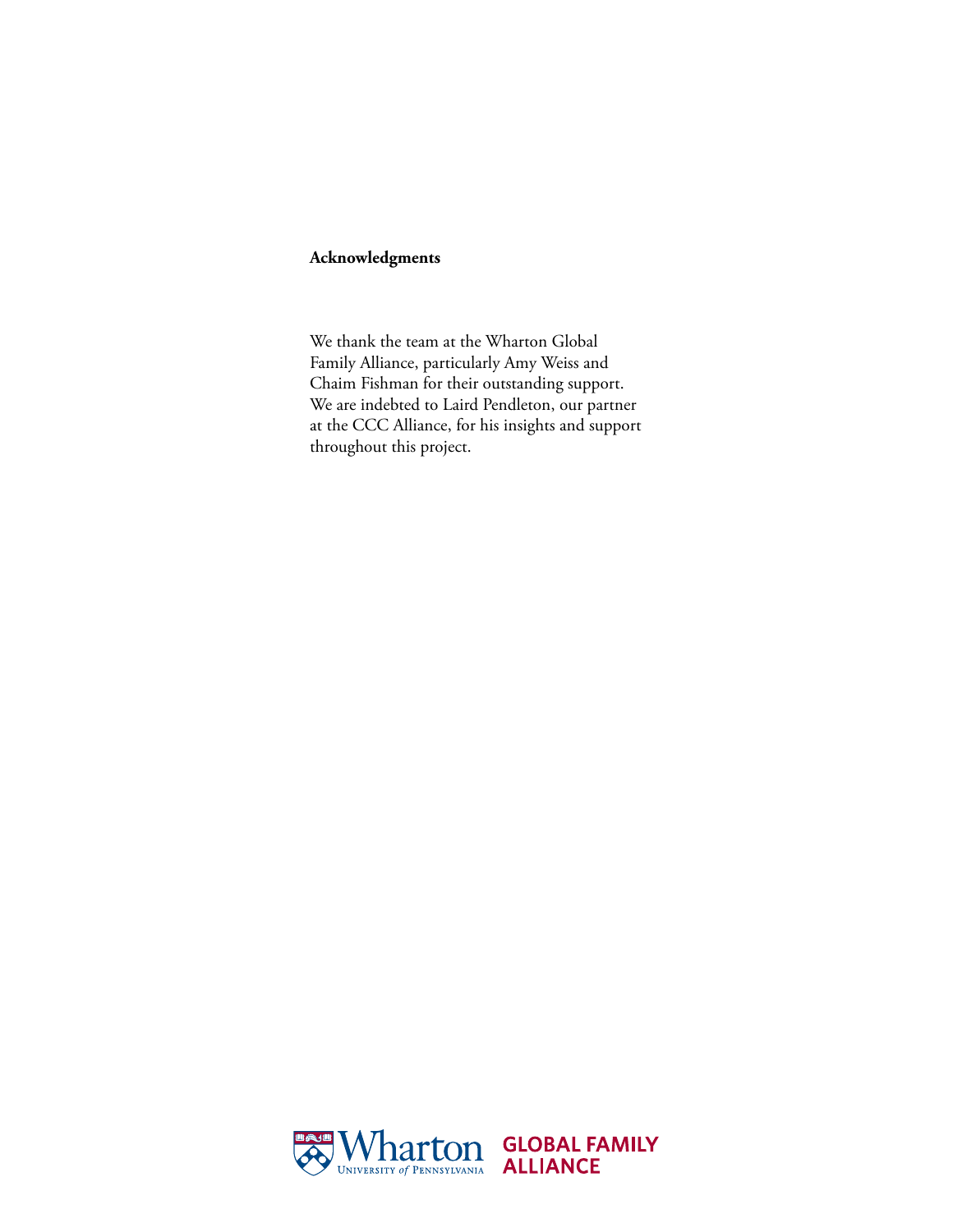# Executive Summary

### *Introduction*

*The Wharton Global Family Alliance 2020 Family Office Benchmarking Report* is one in a series of reports from the Wharton Global Family Alliance. The detailed 2020 report regarding the findings of the survey is distributed exclusively to Family Offices that completed the survey. This summary of the 2020 Benchmarking Report is presented to share more widely some of the insights gained on current practices of Family Offices around the world. This is the fifth detailed benchmarking survey undertaken by the Wharton Global Family Alliance in order to develop a better understanding of the performance drivers of Family Offices, and to share that emerging knowledge with participating families in a manner that preserves anonymity and confidentiality.



### *The Wharton Global Family Alliance*

Established in 2004, the Wharton Global Family Alliance (WGFA) is a unique academic-family business partnership established to create and disseminate actionable knowledge that is helpful, timely, and important to substantial families and to their businesses through:

- Knowledge creation and thought leadership through research (creating cutting edge research and publishing it in academic and practitioner journals).
- Knowledge dissemination and transfer through teaching (to convey knowledge across generations through a range of degree and non-degree customized executive programs).
- Outreach to bring influential global families together to discuss mutual interests and problems as well as share best practices.

The WGFA provides a forum for global families that control substantial enterprises and resources to engage with leading faculty researchers at the Wharton School at the University of Pennsylvania. WGFA researchers focus on key issues affecting substantial families, their family businesses, and their related entities such as the family office and the family foundation, combining two highly credible and complementary sources of insight – the practical expertise of highly successful global families and rigorous scholarly analysis from Wharton researchers.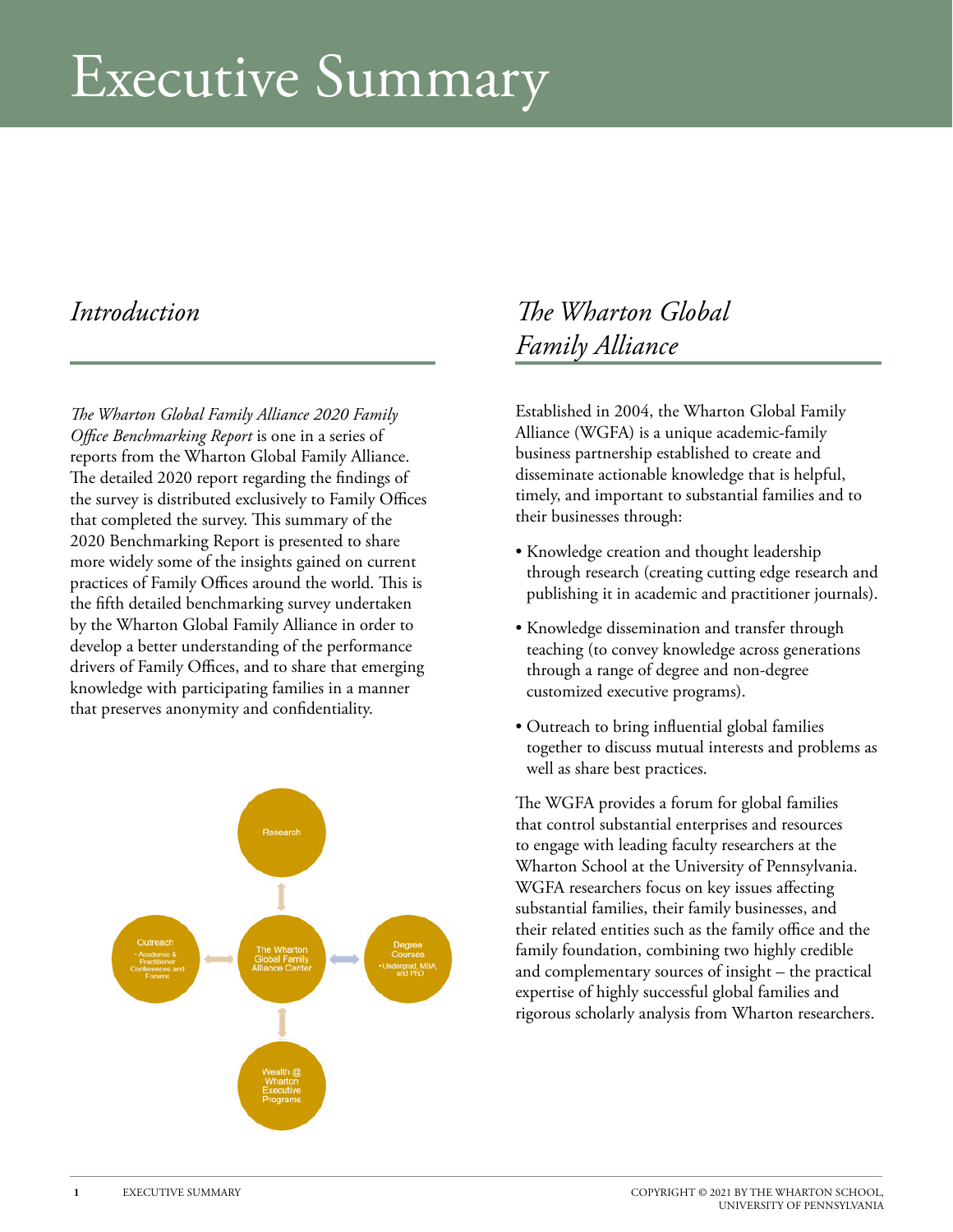### *The 2020 Benchmarking Survey*

The online survey instrument was developed and tested in Q2 2020. It was distributed in Q3 2020 both directly to Family Offices and through a select number of firms who have Family Office clients.

The survey includes the following 10 sections:

- A. Family Office Detailed Background Data
- B. Family Office Investment Objectives and Asset Management
- C. Family Office Risk and Return Measurements
- D. Family Office Governance
- E. Family Office Documentation
- F. Family Office Processes
- G. Family Office Communications
- H. Family Office Human Resources Practices
- I. Family Office Education and Succession Planning
- J. Family Office Information Technology

Each section contains a set of detailed questions on issues that are of concern to principals and managers of Family Offices. The survey was designed with a view to maintaining a balance between obtaining a high level of detailed information and ensuring that the survey's overall length was manageable.

### *Descriptive Analysis of the 2020 Family Office Sample*

While the 2020 sample of Family Offices that are examined in this report covers 18 countries, the majority (70%) are headquartered in the Americas region which includes North, Central, and South America; 19% are in EMEA; and 11% are spread across the Rest of the World (RoW). A more even geographic distribution of Family Office respondents would have enabled a meaningful regional comparison, which cannot be done in light of this year's sample.

With respect to the Assets Under Management (AUM) that are managed by the Family Offices in our sample, 42% have greater than \$1 billion, while 20% have between \$500 million to \$1 billion; and 34% have AUM between \$100 million and \$500 million. Regretfully, 3% of respondents are smaller or did not address this question, a fact that is reflected in the analysis that follows.

62% of the 2020 sample families own, manage, and/ or control one or more businesses in addition to the wealth that is managed by their Family Office. This represents an increase as compared to 2018 survey respondents.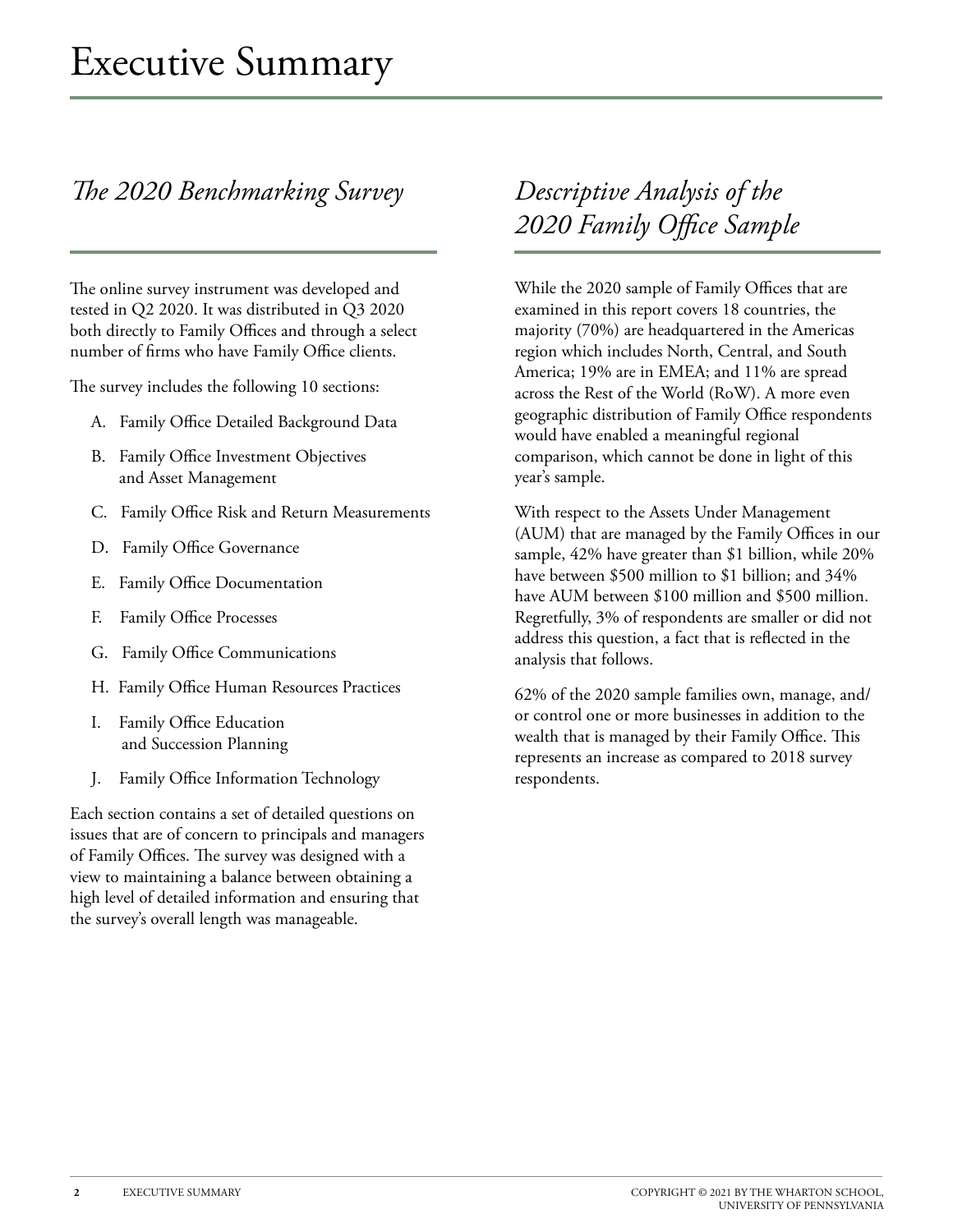# Key Observations

### *Family Office activities*

While Family Offices are anchored in investment management activities, integrating family-related and administrative activities into a holistic family wealth management service is critical. Our correlation analysis points to the strong association between the financial performance of the AUM and the range of supplemental services provided by the Family Office, highlighting the importance of non-investment management activities such as estate planning and education.

About half of the Family Offices in our sample serve between 1-3 households, about a quarter serve 4-6 households, and the balance of Family Offices in our sample serve more than 7 households. About a third of the sample Family Offices have 4-7 professionals while about 42% employ more than 8 professionals. Comparing these results to past surveys, we note that this represents an increase in professional staff members over previous years, which reflects the trend to internalize such activities as asset allocation, risk management and estate planning that previously have been outsourced.

#### Activity Prevalence



### *Asset allocation trends*

Wealth preservation is the single most important investment objective of Family Offices. Public equity and private equity are the top two assets classes that account for the majority of asset allocation in our sample. Interestingly, we note that COVID-19 did not bring about a material change in asset allocation despite substantial uncertainty caused by the pandemic.

### *Cost breakdown*

Expense distribution is weighted towards investments, with 67% of Family Office expenses allocated in investment related activities. About half of the investment related expenses and close to two-thirds of non-investment related expenses are incurred inhouse. We note that when comparing these results to past surveys, the share of investment related expenses out of total expense has declined indicating greater attention by Family Offices to non-investment related activities.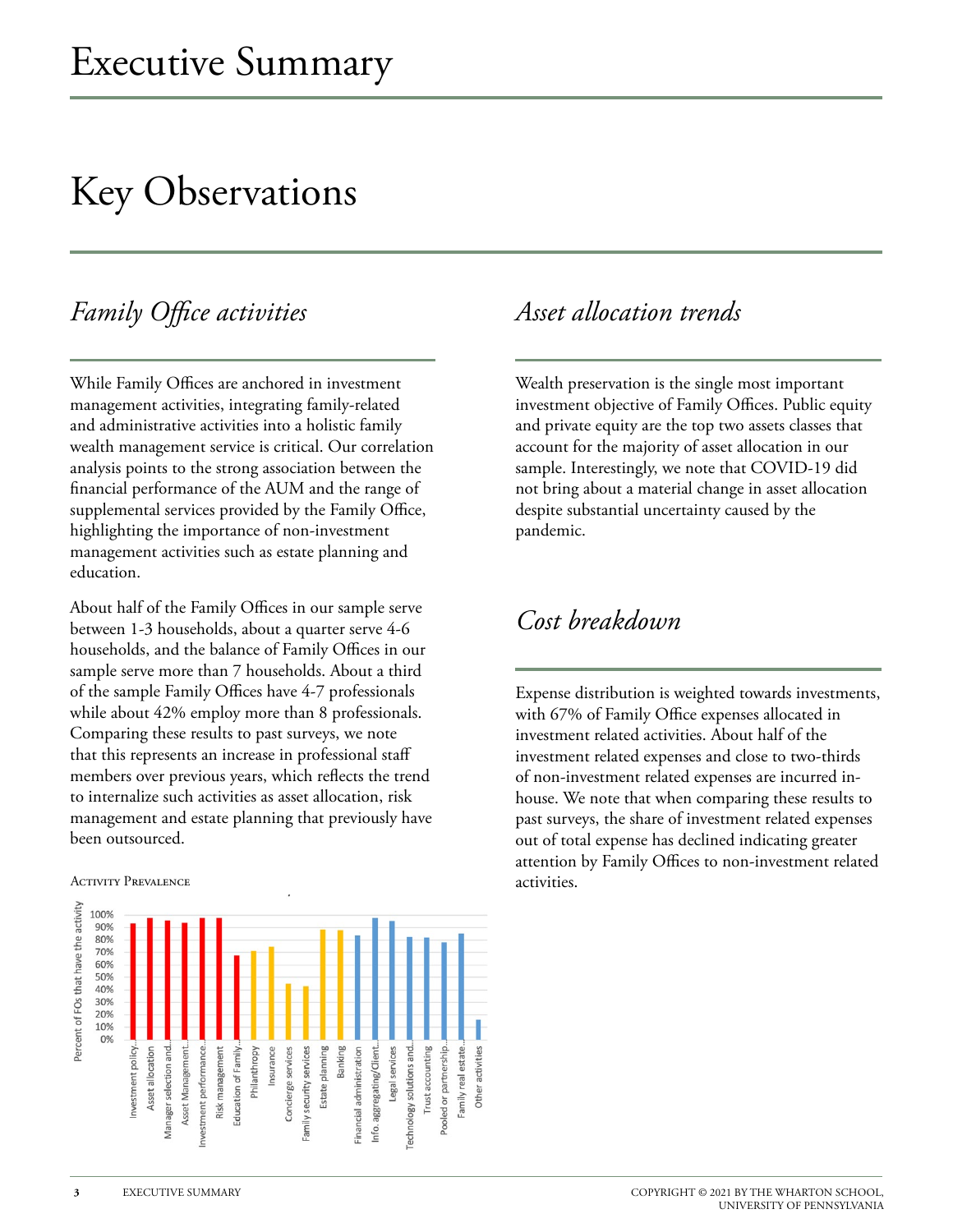### *Financial performance*

The most prevalent measure that Family Offices tend to refer to is actual three-year average annual net returns after fees and taxes. Post COVID-19 expectations with respect to future returns based on average annual net return over three years indicate substantial confidence and optimism: 44% of respondents expect to realize 4-6% net returns on their investment portfolios, 32% of Family Offices expect returns to be in the range of 7-9%, and 18% expect to realize returns in excess of 10%.1 These return expectations are substantially higher than expectations we recorded in past surveys.

### *Fintech*

Ease of use and adaptability to the customer's context and confidentiality are the primary criteria used when selecting a technology platform. Recent Financial Technology (FinTech) developments are finding their way into Family Offices through a range of applications, some of which are cloudbased, that enhance capabilities and reduce costs in accounting management, tailored report composition, and handheld display capabilities. While 60% of Family Offices in our sample have some in-house IT capabilities, over 90% outsource to vendors for help with managing IT and cybersecurity protocols which cover every aspect of the operations of the Family Office. While close to 100% of Family Offices report that their enterprise data cybersecurity is outsourced to vendors, only 20% report that they believe that their cybersecurity systems are resilient.

1 The balance of firms expect less than 6% average three-year nominal net portfolio return.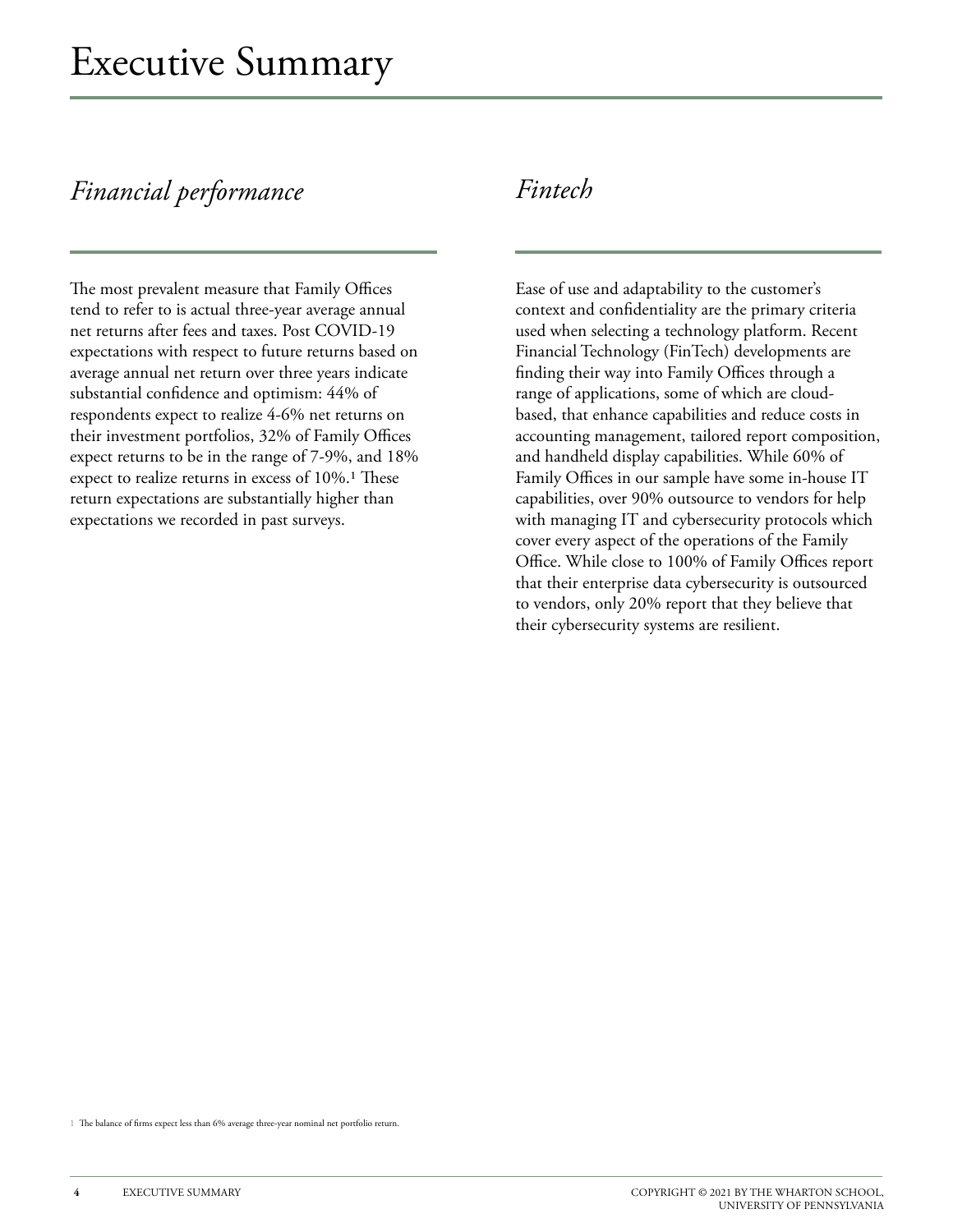### *Performance Drivers*

This year's study categorizes Family Offices based on their actual five-year average annual net return. Family Offices with five-year actual average annual net return greater than 10% are categorized as **high-performers** (against which we benchmark other Family Offices), while Family Offices with five-year actual average annual net return less than or equal to 10% are defined as **low-performers**.

First, we observe that high-performers are Family Offices that are engaged in a broader range of activities than low-performers as depicted in the figure below. This observation highlights the important complementarity among investment management and non-investment management activities of Family Offices.

With respect to regional distribution of assets, we note that relative to low-performers, high-performing Family Offices in our sample invest more in BRIC and other emerging markets as well as in opportunity zones or other tax deferred strategies. Highperforming Family Offices in collaboration with other Family Offices make direct private equity investments more frequently than low-performers, but they also staff up with PE professionals more frequently than low-performers. These observations are consistent with past survey results.

High-performers have internalized Family Office activities to a greater extent than low-performers. They also allocate a greater fraction of their investment related and non-investment related expenses to in-house expenses, as compared to lowperformers. Low-performers outsourced investment activities more frequently and spent a greater fraction of their expenses on investment management relative to high-performers. Again, these observations are consistent with past surveys and are indicative of a trend that characterizes high-performers.

While there are some differences in the relative importance of investment, family, and administrative activities between low- and high-performing Family Offices, high-performers review asset allocation more frequently, monitor external managers more frequently, have more comprehensive governance mechanisms and related policies, keep family members informed about investment performance and other activities more frequently and in greater detail, pay more attention to quantitatively measured performance, and use hedging strategies designed to mitigate perceived capital market risks more frequently than low-performing Family Offices. Importantly, high-performing Family Offices engage family members in educational activities much more frequently than low-performing Family Offices in our sample.

#### ACTIVITY PREVALENCE



High Performers Low Performers